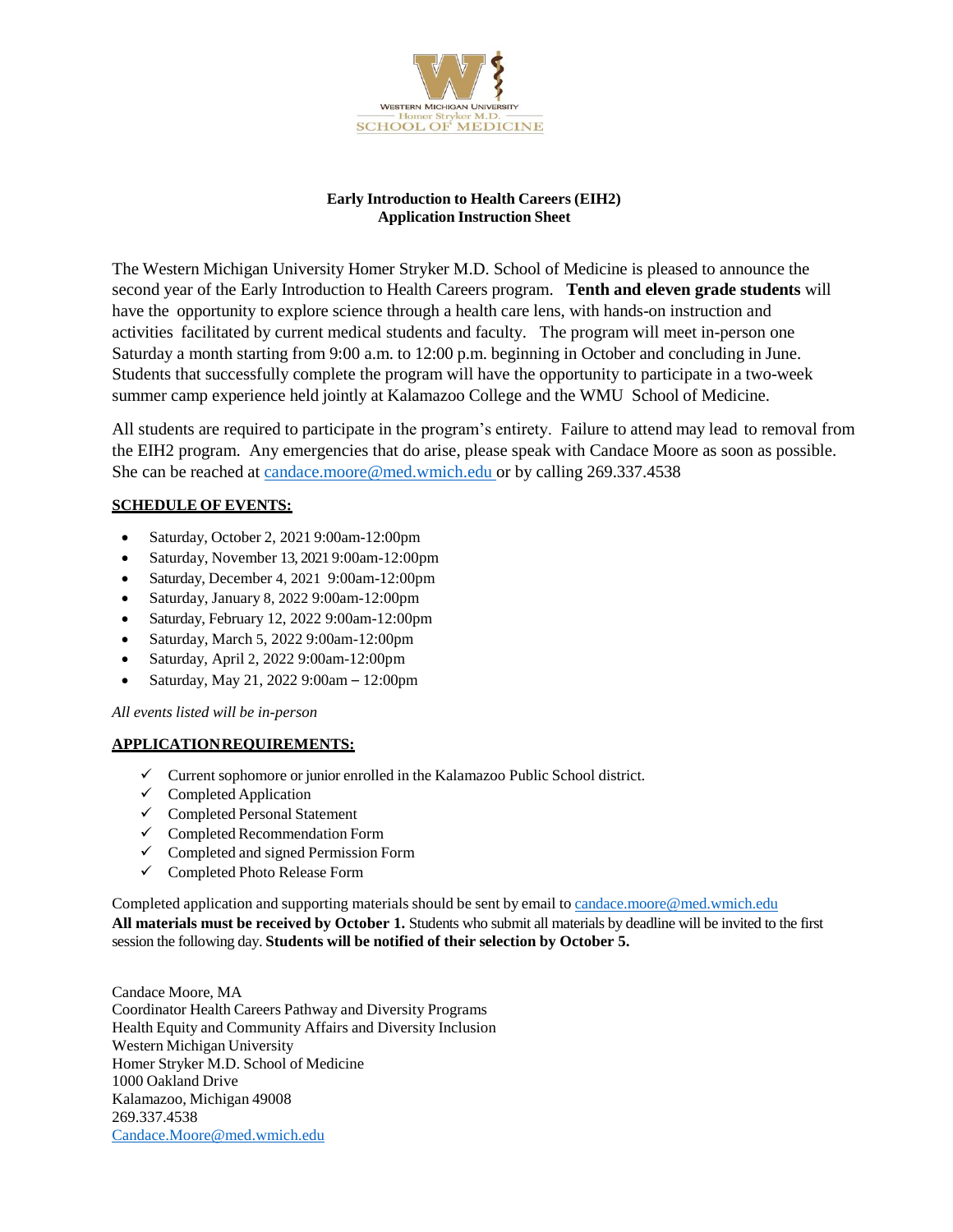

# **Today's Date:**

| Information for this form is provided voluntarily. Data will be kept private to the extent allowed by law and will be referenced periodically to<br>evaluate the effectiveness of this program. We appreciate your cooperation in the completion of this form. Please type or print clearly. |                                                                                                                         |  |                                                           |                                                                                            |                                                                                                          |                          |              |                 |                   |  |
|----------------------------------------------------------------------------------------------------------------------------------------------------------------------------------------------------------------------------------------------------------------------------------------------|-------------------------------------------------------------------------------------------------------------------------|--|-----------------------------------------------------------|--------------------------------------------------------------------------------------------|----------------------------------------------------------------------------------------------------------|--------------------------|--------------|-----------------|-------------------|--|
| <b>PRINT CLEARLY AND</b><br><b>Participant Type (select one)</b><br><b>COMPLETE ALL</b><br>$\Box$ Student – Name of High School<br><b>SECTIONS</b>                                                                                                                                           |                                                                                                                         |  |                                                           |                                                                                            | Is the Student interested in a Health Career?<br>$\blacksquare$ Yes<br>$\Box$ No<br>If so, which career? |                          |              |                 |                   |  |
| <b>First and Last Name of Student</b>                                                                                                                                                                                                                                                        |                                                                                                                         |  |                                                           | Gender                                                                                     | Birthdate (mm/dd/yyyy)                                                                                   |                          | Age Today    |                 |                   |  |
|                                                                                                                                                                                                                                                                                              |                                                                                                                         |  |                                                           | $\Box$ Male                                                                                | $\Box$ Female                                                                                            | $\prime$                 | $\prime$     |                 |                   |  |
| <b>Address</b>                                                                                                                                                                                                                                                                               |                                                                                                                         |  | <b>City</b>                                               |                                                                                            | <b>State</b>                                                                                             | <b>Zip Code</b>          |              |                 | County (not U.S.) |  |
| <b>Primary Phone #</b>                                                                                                                                                                                                                                                                       |                                                                                                                         |  |                                                           | <b>Email address</b>                                                                       |                                                                                                          |                          |              |                 |                   |  |
| Race (select one)<br><b>Ethnicity</b><br>(select one)<br>$\Box$ African American / Black<br>$\Box$ Hispanic<br>$\Box$ American Indian/Alaskan Native<br>$\Box$ Non Hispanic<br>$\Box$ Asian                                                                                                  |                                                                                                                         |  |                                                           | $\Box$ Native Hawaiian/Other Pacific Islander<br>$\Box$ White<br>$\Box$ More than one Race |                                                                                                          |                          |              |                 |                   |  |
| Did your parents attend college? $\square$ Yes $\square$ No<br>Do you receive free/reduced lunch? $\Box$ Yes $\Box$ No<br><b>Parent/Guardian First and Last Name</b>                                                                                                                         |                                                                                                                         |  |                                                           |                                                                                            |                                                                                                          |                          |              |                 |                   |  |
|                                                                                                                                                                                                                                                                                              | Parent/Guardian Address(if different from above)<br><b>Zip Code</b><br>County (not U.S.)<br><b>State</b><br><b>City</b> |  |                                                           |                                                                                            |                                                                                                          |                          |              |                 |                   |  |
| <b>Parent/Guardian Primary Phone#</b>                                                                                                                                                                                                                                                        |                                                                                                                         |  |                                                           |                                                                                            | <b>Parent/Guardian Permanent Email address</b>                                                           |                          |              |                 |                   |  |
| Please list another person not in your household that will know how to contact the student in the future.<br><b>Phone Number</b><br><b>Email Address</b><br><b>Name</b>                                                                                                                      |                                                                                                                         |  |                                                           |                                                                                            |                                                                                                          |                          |              |                 |                   |  |
| <b>Student's High School Name</b>                                                                                                                                                                                                                                                            |                                                                                                                         |  | <b>City</b>                                               |                                                                                            |                                                                                                          | <b>County</b> (not U.S.) | <b>State</b> | <b>Zip Code</b> |                   |  |
| <b>Current Grade</b><br><b>Study Focus (if any)</b>                                                                                                                                                                                                                                          |                                                                                                                         |  | <b>Anticipated Date of Graduation</b><br>$\text{(mm/yy)}$ |                                                                                            | <b>Counselor/Advisor Name</b>                                                                            |                          |              |                 |                   |  |
| If the student is under 18 years of age a parent/guardian must give permission for the gathering and<br>storing of this data on behalf of their student by signing on the line below.<br><b>Signature of Parent/Guardian</b>                                                                 |                                                                                                                         |  |                                                           |                                                                                            |                                                                                                          |                          |              |                 |                   |  |
| Return completed form to: Candace.Moore@med.wmich.edu For further information call: 269.337.4538                                                                                                                                                                                             |                                                                                                                         |  |                                                           |                                                                                            |                                                                                                          |                          |              |                 |                   |  |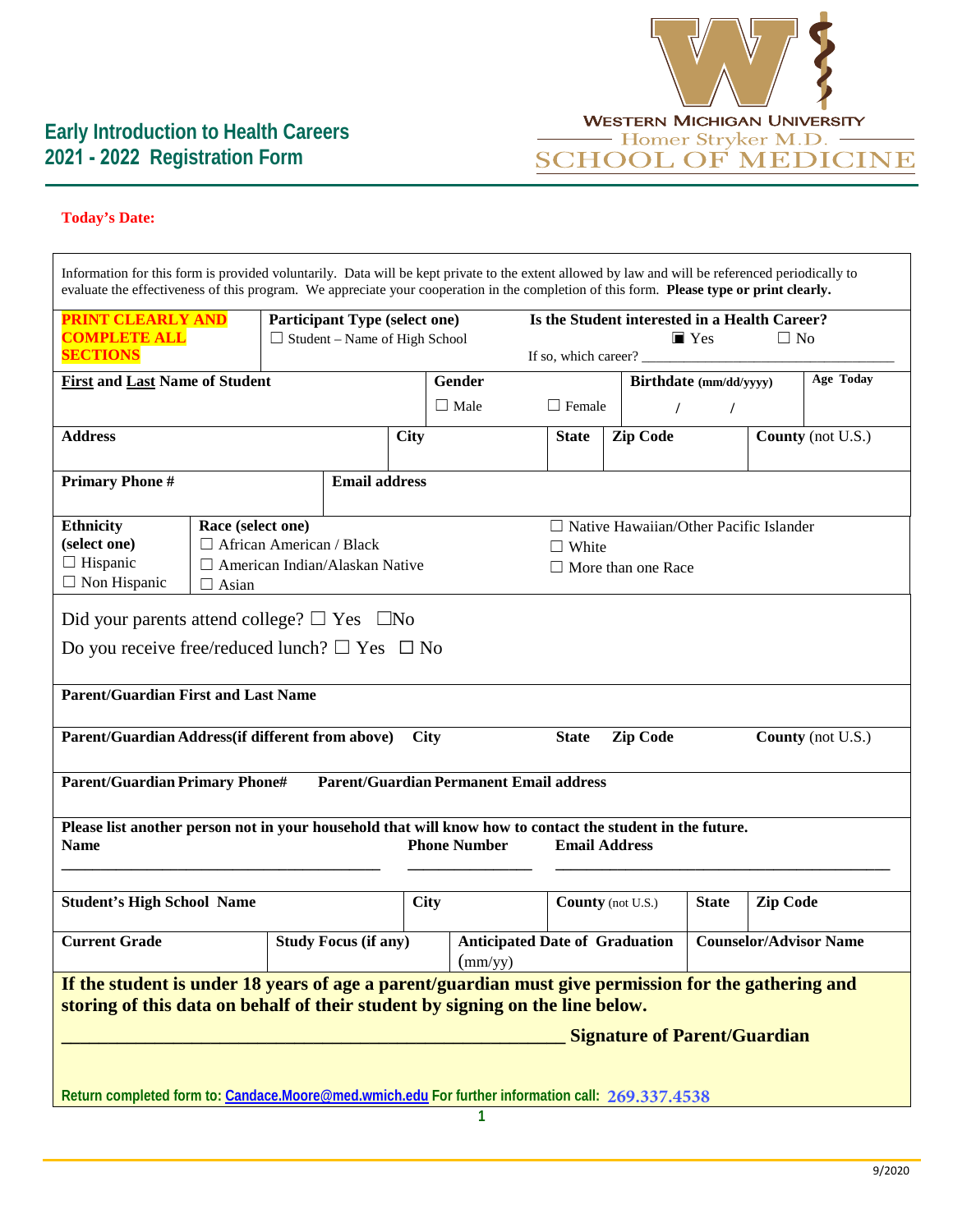

## **Student Personal Statement**

As part of the application process, please submit a personal statement of 300-500 words describing why you would like to be a part of the Early Introduction to Health Careers program. Feel free to include information about your family, your experiences in school, and your goals for the future. Double-spaced typed documents are preferred; however, we will accept hand written statements as well.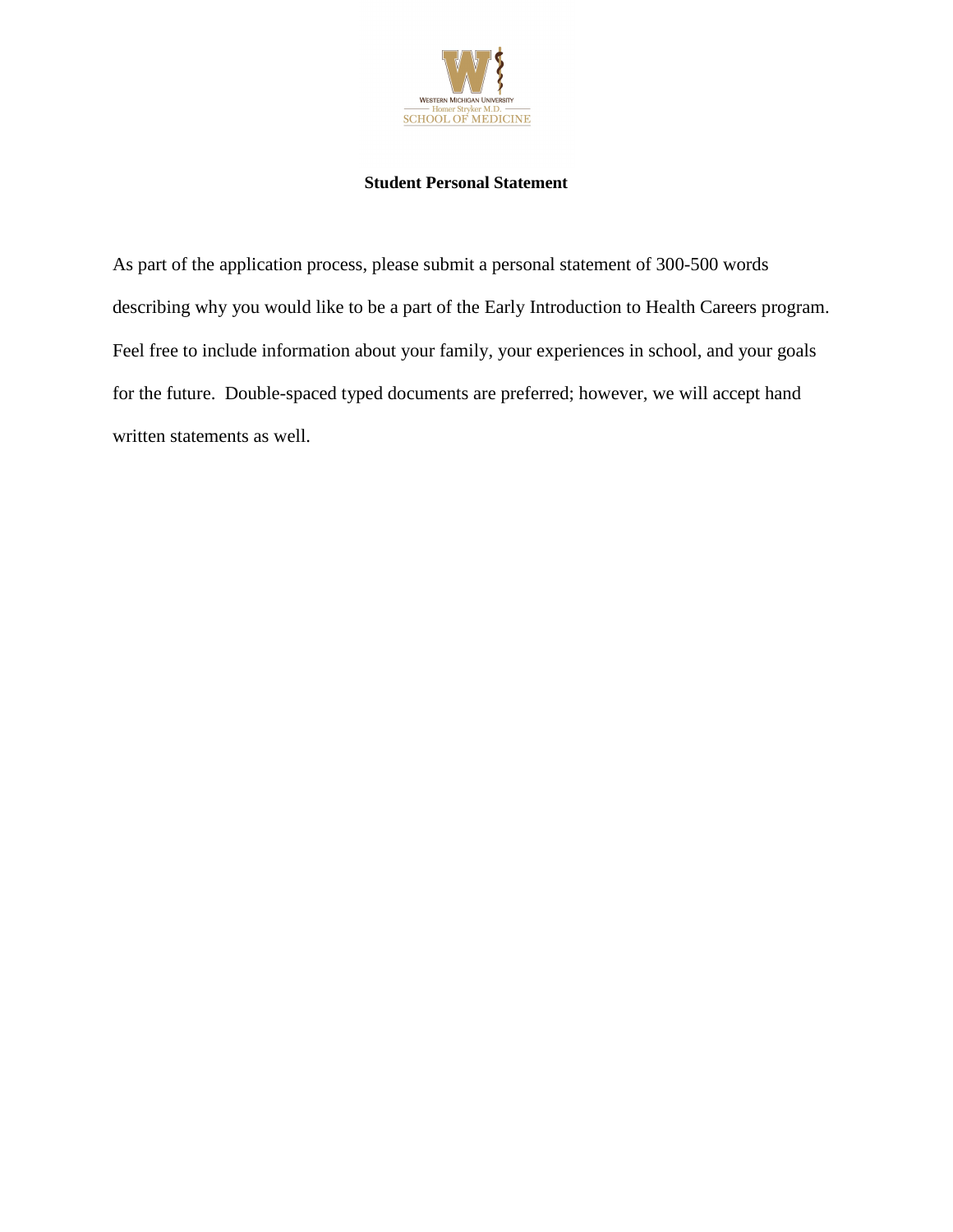

# Early Introduction to Health Careers Program (EIH2) Recommendation Form

| I give my permission for this reference to remain confidential between the Western Michigan University Homer<br>Stryker, M.D. School of Medicine EIH2 program staff and the recommender.                                                                                                                                                                                                                                                               |               |                  |                      |                 |
|--------------------------------------------------------------------------------------------------------------------------------------------------------------------------------------------------------------------------------------------------------------------------------------------------------------------------------------------------------------------------------------------------------------------------------------------------------|---------------|------------------|----------------------|-----------------|
|                                                                                                                                                                                                                                                                                                                                                                                                                                                        |               |                  |                      |                 |
| <b>RECOMMENDER:</b>                                                                                                                                                                                                                                                                                                                                                                                                                                    |               |                  |                      |                 |
| The student named above is applying to the Early Introduction to Health Careers program (EIH2). EIH2 provides<br>Saturday science academies for high school students with interests in research, health and health related professions.<br>The objective of this program is to provide an opportunity to students from socioeconomic and educationally<br>disadvantaged backgrounds as well as students from communities underrepresented in medicine. |               |                  |                      |                 |
|                                                                                                                                                                                                                                                                                                                                                                                                                                                        |               |                  |                      |                 |
|                                                                                                                                                                                                                                                                                                                                                                                                                                                        |               |                  |                      |                 |
|                                                                                                                                                                                                                                                                                                                                                                                                                                                        |               |                  |                      |                 |
|                                                                                                                                                                                                                                                                                                                                                                                                                                                        |               |                  |                      |                 |
| Email: The contract of the contract of the contract of the contract of the contract of the contract of the contract of the contract of the contract of the contract of the contract of the contract of the contract of the con                                                                                                                                                                                                                         |               |                  |                      |                 |
| Signature: Date: Date:                                                                                                                                                                                                                                                                                                                                                                                                                                 |               |                  |                      |                 |
| <b>Attributes</b>                                                                                                                                                                                                                                                                                                                                                                                                                                      | Poor          | Average          | <b>Above Average</b> | <b>Superior</b> |
| Time on Task                                                                                                                                                                                                                                                                                                                                                                                                                                           |               |                  |                      |                 |
| Self Confidence/Poise                                                                                                                                                                                                                                                                                                                                                                                                                                  |               |                  |                      |                 |
| People Skills                                                                                                                                                                                                                                                                                                                                                                                                                                          |               |                  |                      |                 |
| Attitude                                                                                                                                                                                                                                                                                                                                                                                                                                               |               |                  |                      |                 |
| <b>Academic Ability</b>                                                                                                                                                                                                                                                                                                                                                                                                                                |               |                  |                      |                 |
| Leadership Skills                                                                                                                                                                                                                                                                                                                                                                                                                                      |               |                  |                      |                 |
|                                                                                                                                                                                                                                                                                                                                                                                                                                                        | <b>Rarely</b> | <b>Sometimes</b> | <b>Frequently</b>    | <b>Always</b>   |
| Punctual                                                                                                                                                                                                                                                                                                                                                                                                                                               |               |                  |                      |                 |
| <b>Fulfills Commitments</b>                                                                                                                                                                                                                                                                                                                                                                                                                            |               |                  |                      |                 |
| <b>Shows Responsibility</b>                                                                                                                                                                                                                                                                                                                                                                                                                            |               |                  |                      |                 |
| <b>Shows Initiative</b>                                                                                                                                                                                                                                                                                                                                                                                                                                |               |                  |                      |                 |
| <b>Demonstrates Maturity</b>                                                                                                                                                                                                                                                                                                                                                                                                                           |               |                  |                      |                 |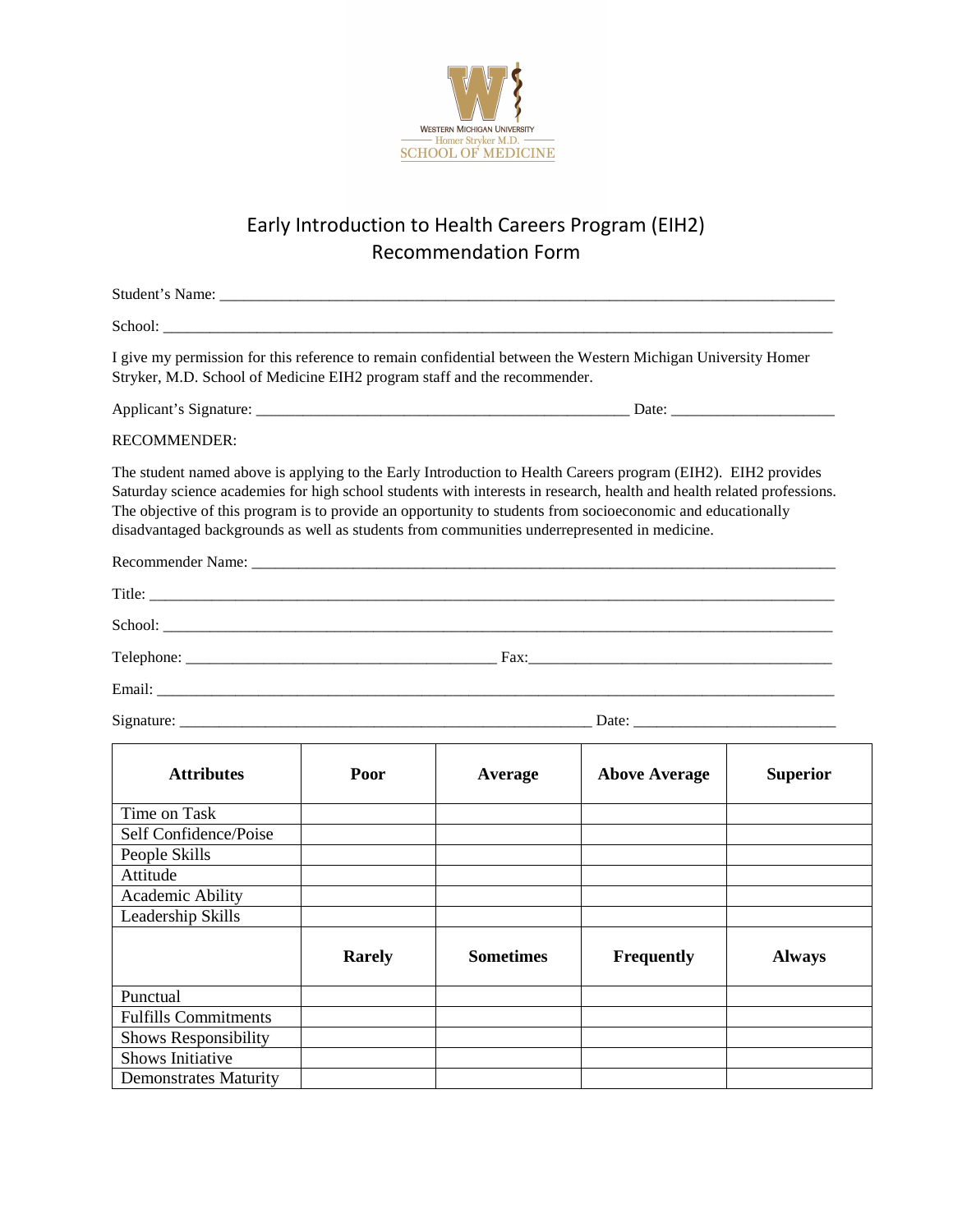Any additional information that may be helpful in our selection process:

The deadline for receipt of application and supporting materials is October 1, 2021 Forward all paperwork and materials electronically to candace.moore@med.wmich.edu You may give this recommendation back to the student to submit as well.

> Candace Moore, MA Coordinator Health Careers Pathway and Diversity Programs Western Michigan University Homer Stryker M.D. School of Medicine 1000 Oakland Drive Kalamazoo, Michigan 49008 Candace.Moore@med.wmich.edu

Please feel free to contact Candace with questions at 269.337.4538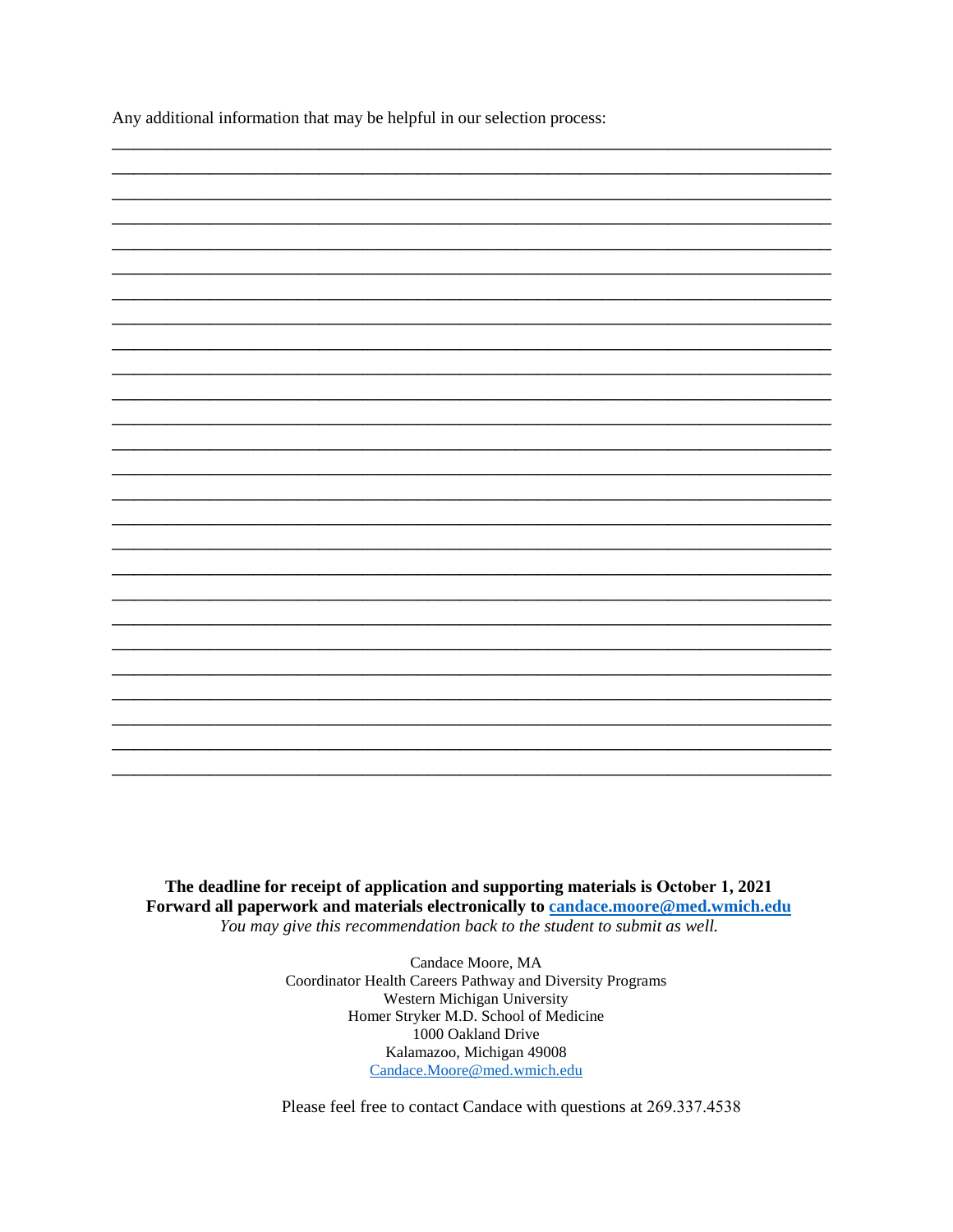

## Early Introduction to Health Careers

## 2021-2022

## *No Student can participate without this completed form.*

#### **Release Authorization:**

I hereby give my child permission to attend and take part in all EIH2 activities. I will not hold the WMed or their personnel responsible in the event of an accident or injury as a result of his/her participation. In case of any emergency, I give program personnel permission to arrange First Aid and/or to take my child to a hospital. I take full responsibility for any expenses incurred. I give permission to WMed to use photographs taken at this program for publication purposes. All information on this form is complete, true, and accurate to the best of my knowledge.

| Parent or Guardian Signature |  |
|------------------------------|--|
|                              |  |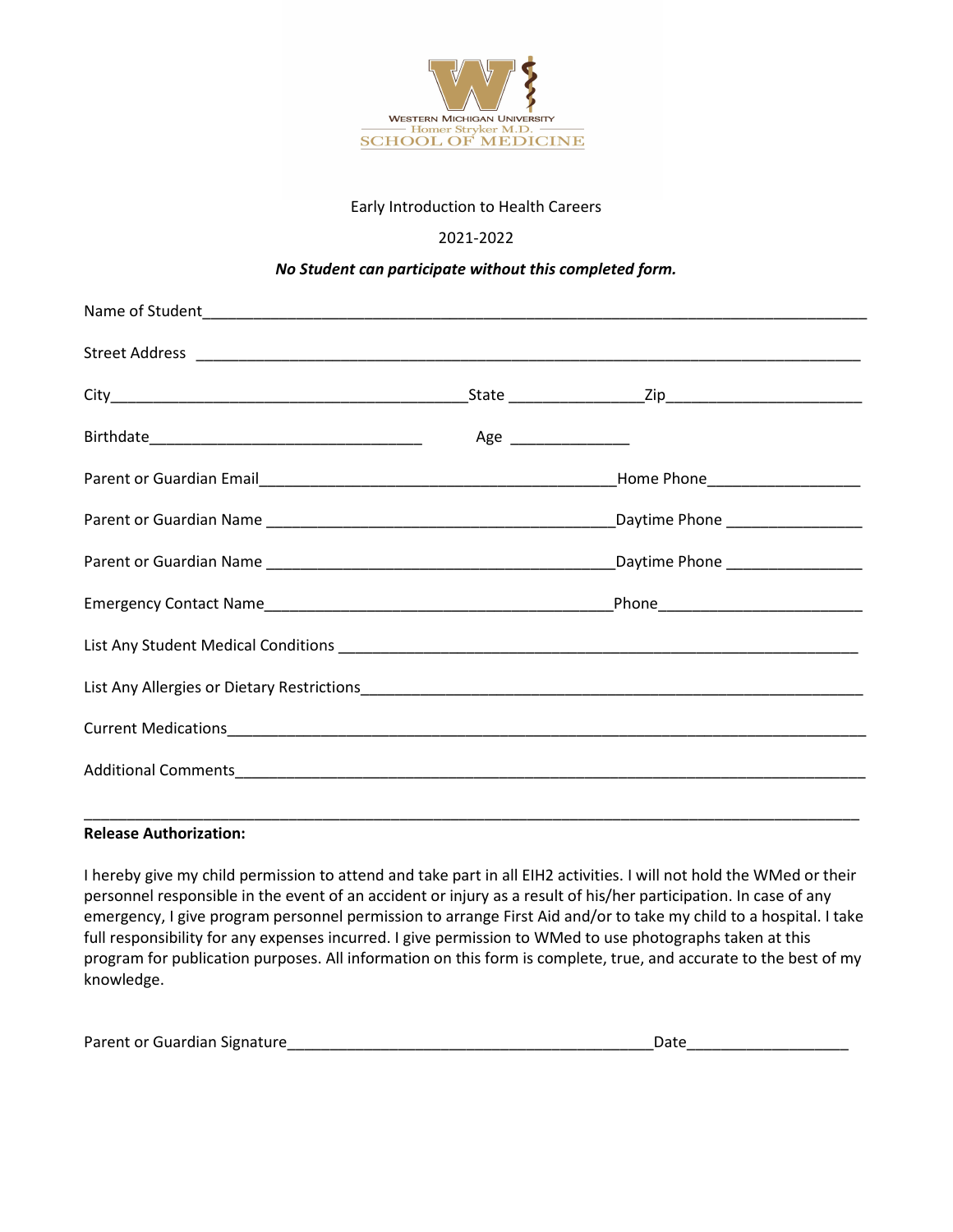## Early Introduction to Health Careers Summer Camp

Safety in the lab is very important. The following safety rules need to be followed or the student will be asked to leave. Please read the following list of safety rules for all students, then sign and return this form.

# **Kalamazoo College Chemistry Laboratory Safety Rules**

- 1. Safety goggles/glasses and laboratory coats provided by Kalamazoo College **MUST BE WORN AT ALL TIMES** when in the laboratory.
- 2. Pants (or long skirts) and closed toed shoes are required for admittance to the lab/stockroom. You will not be allowed into the lab if you show up dressed inappropriately! **Shorts, skirts shorter than mid-calf length, and open toed shoes are not proper lab attire**. Baggy/loose clothing, dangling jewelry, shoes made of woven material, high heels, sandals and flip-flops are not appropriate. Long hair and loose clothing must be confined or tied back.
- 3. Food, drink and gum products are not allowed in the laboratory at any time.
- 4. Keep your lab space clean and organized. Develop efficient work practices through cleanliness and tidiness.
- 5. NEVER REMOVE CHEMICALS FROM THE LAB UNLESS INSTRUCTED TO DO SO.
- 6. Follow the specified procedures for each experiment and follow the directions of your instructor/supervisor. Ask questions of your instructor when clarification is needed.
- 7. Dispose of broken glassware and used disposable glass pipettes and capillary tubes in BROKEN GLASS CONTAINERS. Never put broken glass in the trash.

I agree to follow the safety rules

Student's signature

\_\_\_\_\_\_\_\_\_\_\_\_\_\_\_\_\_\_\_\_\_\_\_\_\_\_\_\_\_\_\_\_\_\_\_\_\_\_\_\_\_\_\_\_\_\_\_\_\_\_\_\_\_\_ \_\_\_\_\_\_\_\_\_\_\_\_\_\_\_\_\_\_\_\_\_

I have discussed the Science Lab Safety Rules with my child.

Parent or Guardian Signature **Date** Date